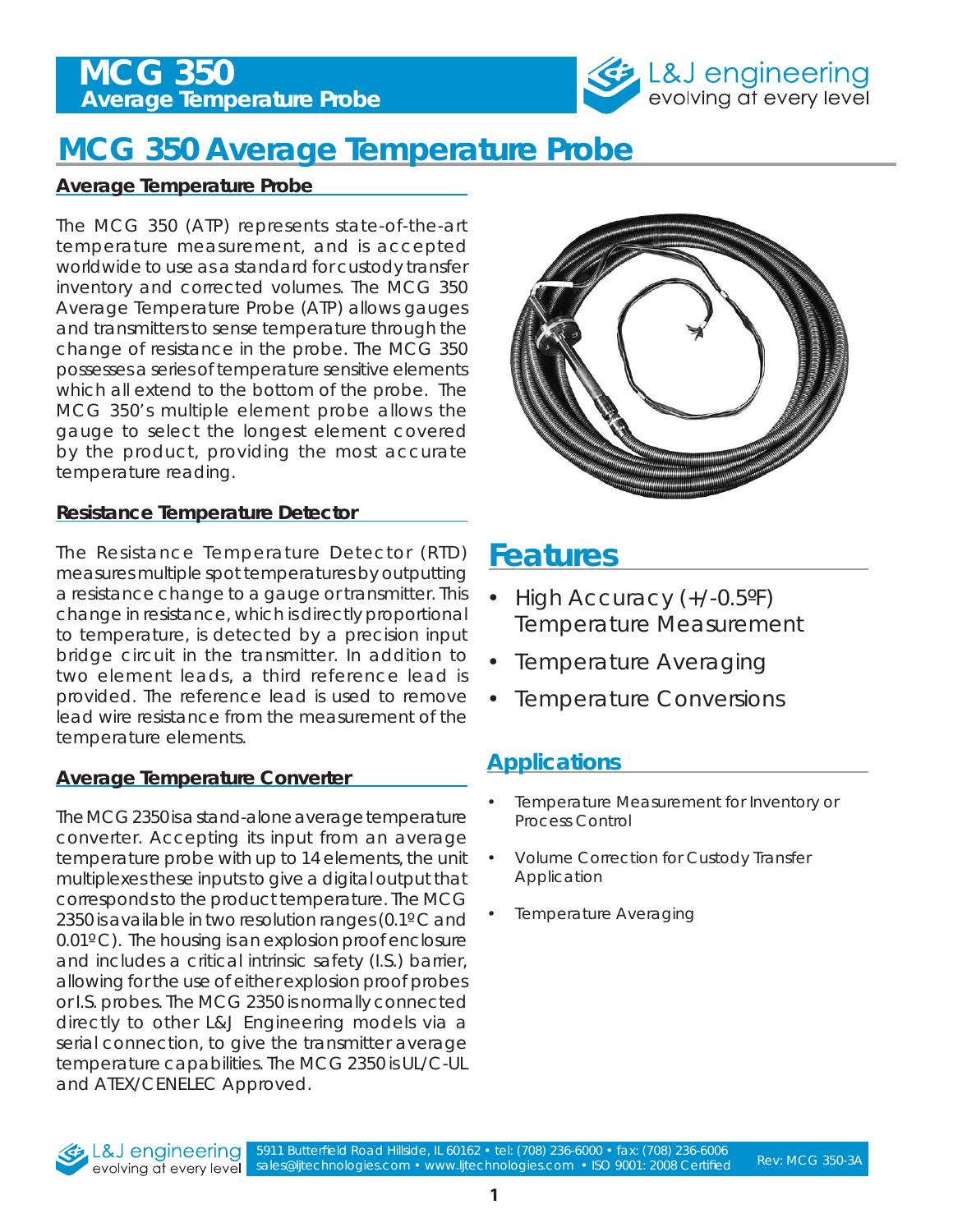

### **Specifications:**

#### **Resistors:**

Copper, loop wound 100 ohms @ 25º C (77ºF) Copper 100 ohms @ 0º C (32ºF) Platinum Characterized

#### **Accuracy:**

0.5ºF(0.3ºC) from 0(18ºC) - 200ºF(93ºC), 1.0ºF(0.6ºC) above 200º F(93ºC).

#### **Standard Connections:**

3/4" NPS, other NPS, NPT and flanged connections available

#### **Maximum Temperature:**

212ºF(100ºC) for standard unit, high temperature unit available

**Lead Wires:** No. 20 AWG vinyl insulated wire in PVC Jacket

**Flexible Hose:** 316 Stainless Steel standard

**Hose Assemble Test:** 125 psig

**Insulation Test:** 600 V RMS, Resistors to housing

#### **Approvals:**

ABS Approved

**NOTE:** all lead wires are hermetically sealed at the top hose fitting. Units furnished in 5' lead wires, Longer lengths are available.

#### **Dimensions**



All designs subject to change. Certified dimensions and specifications available upon request.

Rev: MCG 350-3A 5911 Butterfield Road Hillside, IL 60162 • tel: (708) 236-6000 • fax: (708) 236-6006 sales@ljtechnologies.com • www.ljtechnologies.com • ISO 9001: 2008 Certified